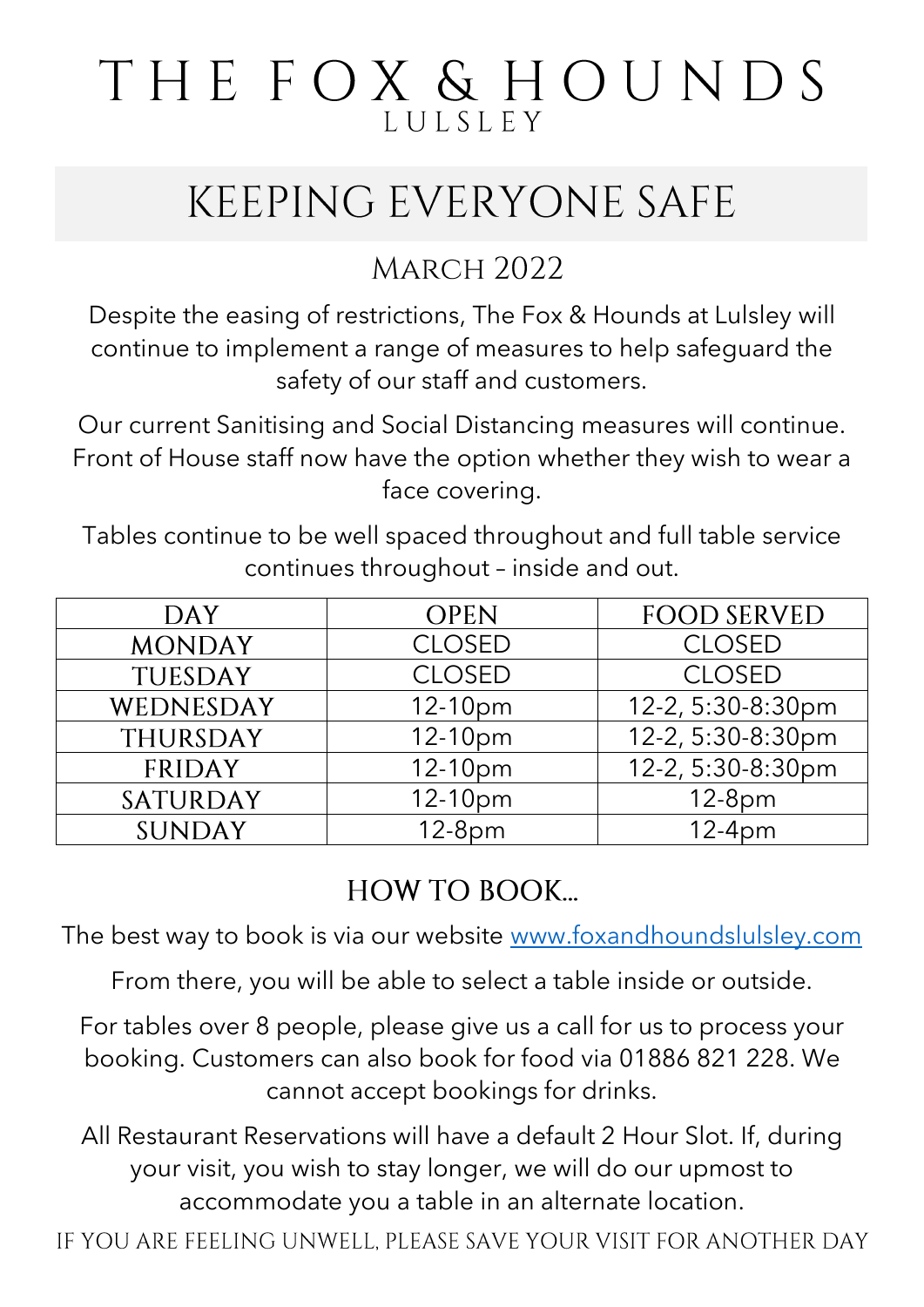### THE FOX & HOUNDS LULSLEY

#### ON ARRIVAL

The Venue's QR Code and hand sanitiser will be on arrival. In a vast majority of cases, a member of staff will welcome you and direct you to a table.

#### TABLE SERVICE & NAVIGATING THE PUB...

Multiple hand sanitiser stations are positioned throughout the Pub. We will be providing Table Service for all guests sat in the Top Beer Garden and inside.

All menus are laminated, and we will respect your distance when taking an order/delivering your food and/or drink.

We ask that dogs remain on leads and people remain seated. Dogs are welcome in our Lounge, Lulsley Room and Garden.

#### PAYMENT.

Contactless card payments are preferred.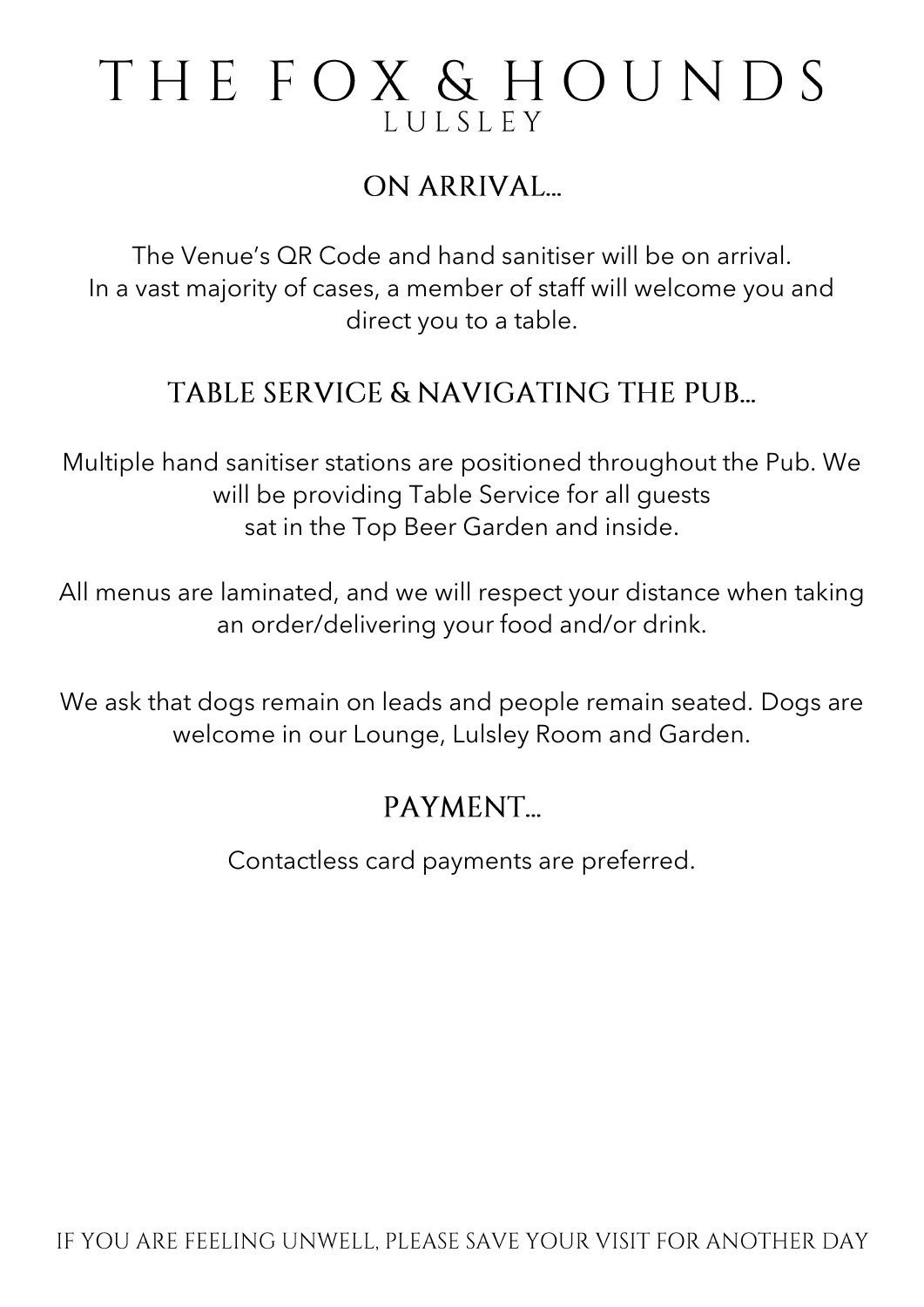## THE FOX & HOUNDS LULSLEY

#### **CLEANING & HYGIENE...**

All members of the Fox & Hounds Front of House Team have been thoroughly briefed on our rigorous sanitising measures. Their health concerns have been discussed and addressed.

Team Members will be regularly sanitising their hands (and after each time they have come into contact with a contaminated item – used cutlery, tray of used glasses etc..)

Team members will be provided with face shields and/or masks. Staff have access to masks, hand washing facilities and sanitiser.

Touch points will be regularly sanitised.

Toilets will be regularly cleaned.